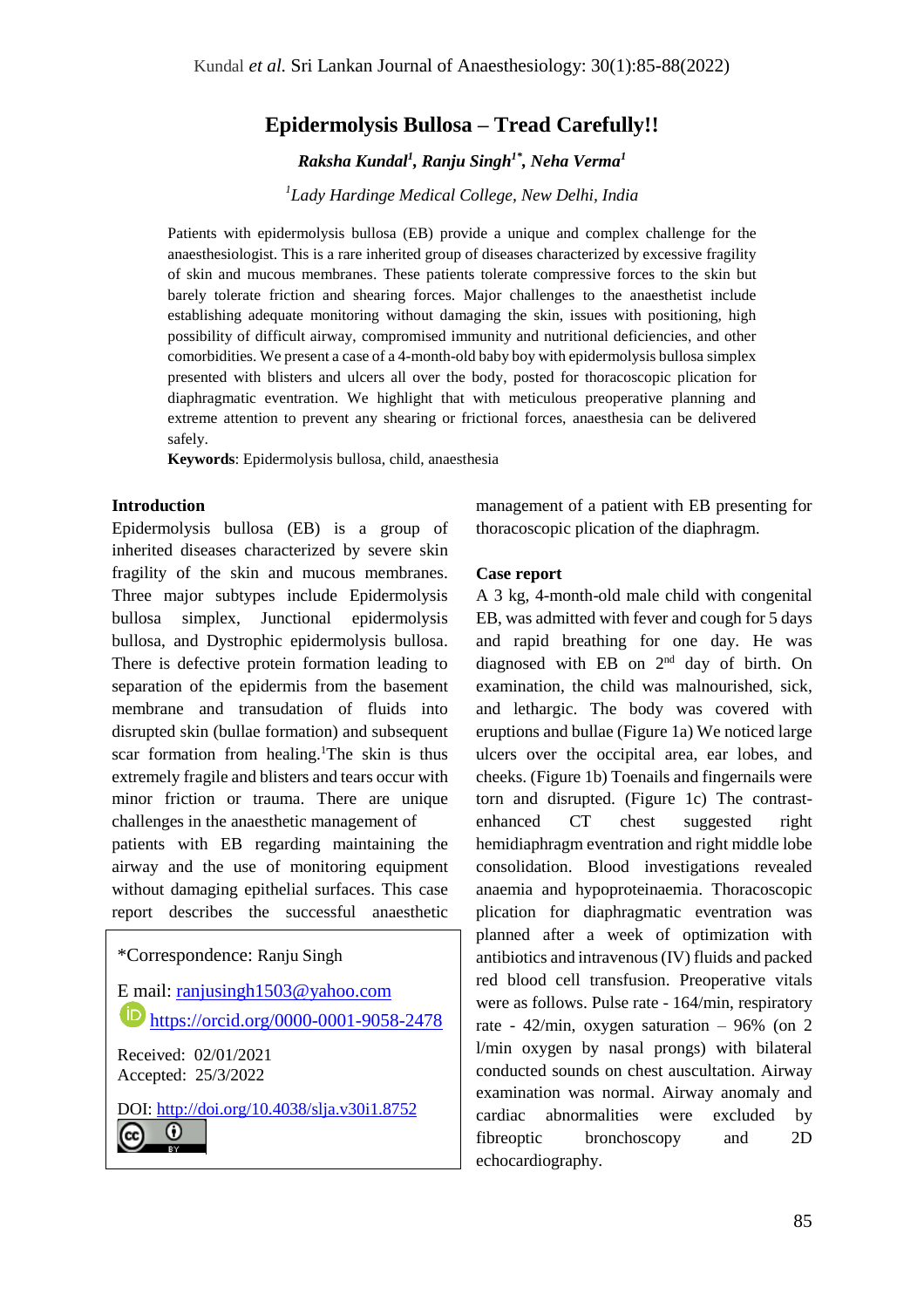*Figure 1: a) The body was covered with eruptions and bullae. b) large ulcers were notices over the occipital area, ear lobes, and cheeks. c) Toenails and fingernails were torn and disrupted.* 



On the day of surgery, the trolley and operation theatre table were padded adequately. Sterile gloves were used to maintain asepsis. All pressure points were padded with silicon-based dressings (Mepilex) and paraffin gauzes were placed over the ulcers. A 24 G IV cannula was secured and fixed with silicon dressing. For ECG monitoring, the adhesive part of the ECG electrode was trimmed and used with a cut out from silicon dressing (Figure 2)

*Figure 2: Makeshift of ECG*



A well-lubricated (water-soluble gel) clip-on type of pulse-oximeter probe was used for saturation monitoring. For blood pressure monitoring, a thick layer of cotton padding was used underneath the BP cuff and the interval was set to 30 minutes. The temperature was monitored with

a contactless infrared thermometer. Intravenous fluid warmers and warm blankets were used to maintain normothermia.

A paraffin gauge was kept under the mask for preoxygenation and atraumatic mask ventilation. (Figure 3)





General anaesthesia was induced with IV fentanyl (2µgm/kg) and propofol (2 mg/kg) and maintained with oxygen and air and sevoflurane 1.5- 2%. Minimal pressure was used for head tilt and lift chin lift. Endotracheal intubation was facilitated with IV rocuronium using a welllubricated size 2 laryngoscope blade, and tracheal tube was fixed with a tie and paraffin gauge underneath to prevent any shearing on skin. Ocular lubrication was done with Neosporin ointment and silicon-based eye padding was used. Child was carefully positioned for surgery. It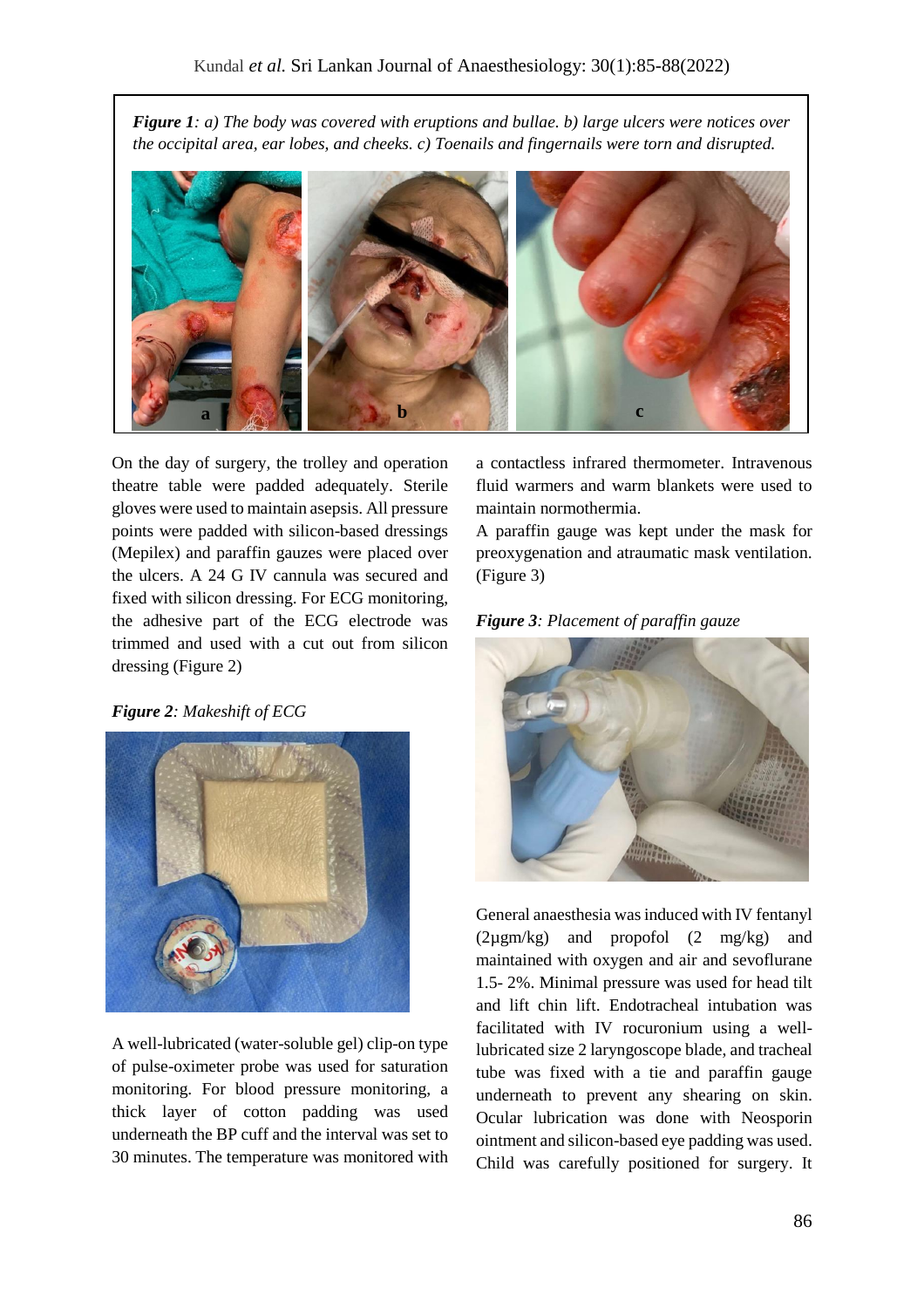lasted for 2.5 hours with a total blood loss of about 50 ml. The patient's trachea could not be extubated due to poor preoperative chest condition and he was shifted to the Paediatric intensive care unit for continued mechanical ventilation. Postoperative pain was managed with IV paracetamol. He was extubated after 24 hours and was discharged from the hospital after a week.

## **Discussion**

Epidermolysis bullosa possess various challenges for an anaesthesiologist. Apart from the typical cutaneous manifestation in EB, these patients have extracutaneous manifestations of concern to the anaesthesiologist such as progressive webbing (mitten deformities) contracture of the hands and feet, osteoporosis, muscle wasting, muscular dystrophies, dilated cardiomyopathy, chronic anaemia, intraoral blisters, tooth abnormalities, microstomia, ankyloglossia and nutritional compromise with low serum albumin levels. <sup>2</sup> Our patient had only cutaneous manifestations, muscle wasting, and nutritional deficiencies.

Preoperative evaluation should specifically focus on assessing the severity and degree of skin lesions, presence of contractures, which could lead to reduced mouth opening, reduced neck mobility, difficult positioning, and intravenous access. Since these patients can have airway abnormalities, laryngeal stenosis, and blisters intraorally, it is important to prepare a difficult airway cart and adequately lubricate the instruments like laryngoscope blade. A preoperative fibreoptic bronchoscopy under sedation was performed in our case same is advised in literature to rule out any laryngeal stenosis.<sup>3</sup> Our patient had anaemia and hypoproteinaemia as these patients have reduced oral intake, high-energy requirement, and malabsorption (gastrointestinal involvement) requiring preoperative optimization. Cardiac and genito-urinary involvement should be evaluated. Optimization of systemic infection and electrolyte imbalance is also needed.<sup>4</sup>

Our intraoperative goals included extremely gentle handling of the patient to maintain skin

integrity. <sup>5</sup> We premedicated our patient to avoid any friction from a combative agitated child. Padding of transportation trolley and the operating table is required and there should be no folds and creases on the sheets. We recommend covering ulcerative lesions with a paraffin gauge piece or lubricating them with hydrocortisone cream and pad all pressure points as we did in our case. Use of sterile gloves, while handling the patient is advised to maintain strict asepsis but rubbing alcohol swabs, should be avoided, antiseptic spray can be used instead. <sup>6</sup> Minimal standard monitoring is advised, and indigenous modifications can be done as we did for the ECG electrode. Clip on-type pulse oximetry probe and frequent change of its position with adequate lubrication are preferred.<sup>7</sup> We increased our blood pressure monitoring interval to 30 minutes and used cotton padding underneath the cuff. Singh S et al also suggested avoiding continuous BP monitoring in minor surgery with limited fluids loss. 8 Intravenous access can be challenging in such patients. Use of a tourniquet is not recommended. <sup>9</sup> All fluids used must be temperature regulated, we used iv fluid warmer and warming blankets as well to maintain normothermia.

Mask ventilation must be gentle avoiding the use of a sharp-edged mask. Succinylcholine is undesirable as patients are at risk of myopathies and the fasciculations can lead to shearing of skin. Careful endotracheal tube fixation can be done with a soft tie with paraffin gauge underneath to avoid any adhesives tapes over the skin as we did. A well-lubricated laryngeal mask airway can be used.<sup>6</sup> Postoperatively pain management is crucial to prevent shearing forces on the skin as a pain-free patient would be less combative. Intravenous analgesia remains the mainstay as regional anaesthesia is usually not possible due to the presence of local site ulcers and difficulty in positioning but there are reports of its safe use.<sup>10</sup> We managed postoperative pain with Intravenous Paracetamol and avoided local infiltration of the incision site and insertion of rectal suppositories for the fear of local site bullae formation.

Patients with EB provide a unique and complex challenge for the anaesthesiologist. With